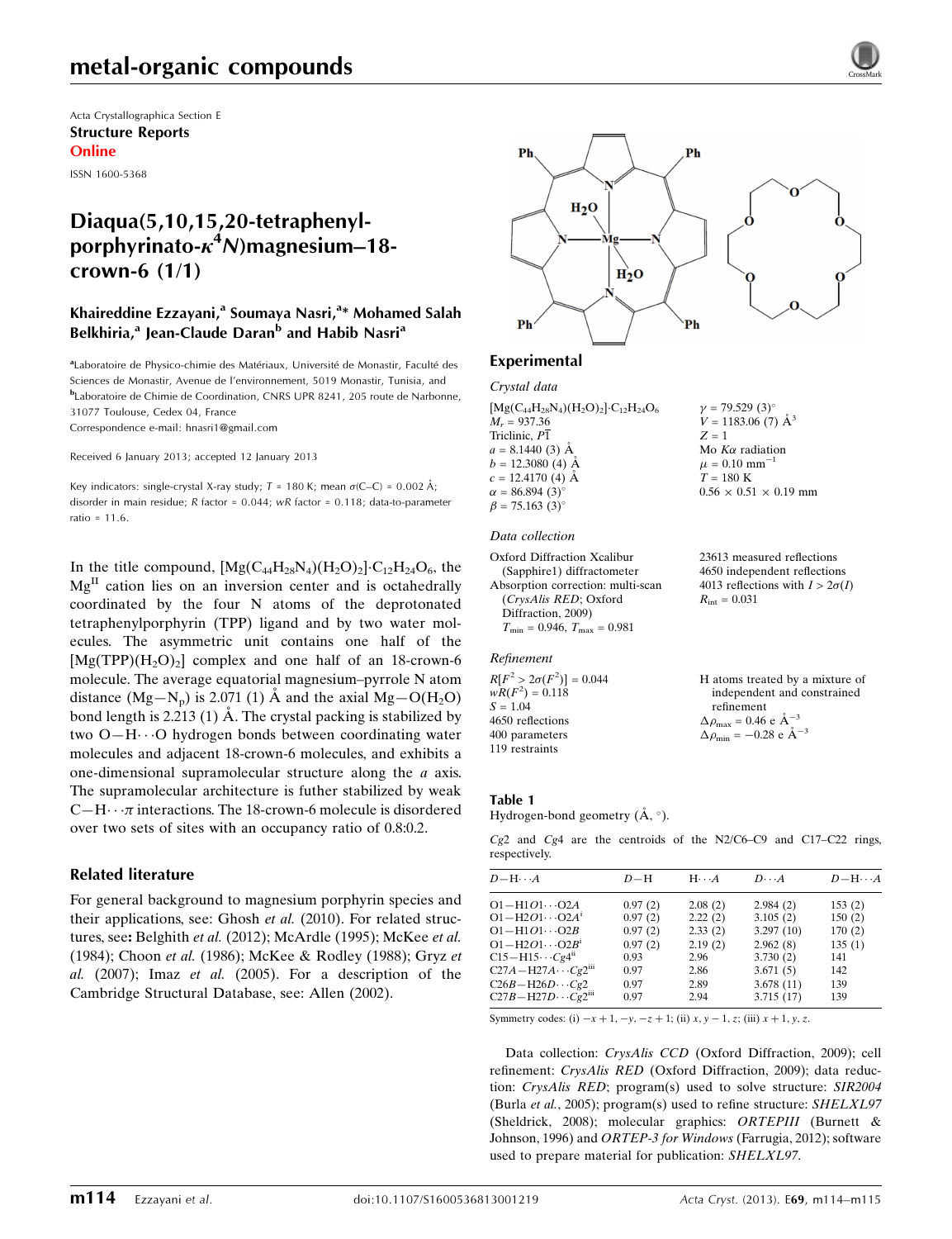The authors gratefully acknowledge financial support from the Ministry of Higher Education and Scientific Research of Tunisia.

Supplementary data and figures for this paper are available from the IUCr electronic archives (Reference: XU5669).

### References

- [Allen, F. H. \(2002\).](https://scripts.iucr.org/cgi-bin/cr.cgi?rm=pdfbb&cnor=xu5669&bbid=BB1) Acta Cryst. B58, 380–388.
- [Belghith, Y., Daran, J.-C. & Nasri, H. \(2012\).](https://scripts.iucr.org/cgi-bin/cr.cgi?rm=pdfbb&cnor=xu5669&bbid=BB2) Acta Cryst. E68, m1104–m1105. [Burla, M. C., Caliandro, R., Camalli, M., Carrozzini, B., Cascarano, G. L., De](https://scripts.iucr.org/cgi-bin/cr.cgi?rm=pdfbb&cnor=xu5669&bbid=BB3) [Caro, L., Giacovazzo, C., Polidori, G. & Spagna, R. \(2005\).](https://scripts.iucr.org/cgi-bin/cr.cgi?rm=pdfbb&cnor=xu5669&bbid=BB3) J. Appl. Cryst. 38, [381–388.](https://scripts.iucr.org/cgi-bin/cr.cgi?rm=pdfbb&cnor=xu5669&bbid=BB3)
- [Burnett, M. N. & Johnson, C. K. \(1996\).](https://scripts.iucr.org/cgi-bin/cr.cgi?rm=pdfbb&cnor=xu5669&bbid=BB4) ORTEPIII. Report ORNL-6895. Oak [Ridge National Laboratory, Tennessee, USA.](https://scripts.iucr.org/cgi-bin/cr.cgi?rm=pdfbb&cnor=xu5669&bbid=BB4)
- [Choon, O. C., McKee, V. & Rodley, G. A. \(1986\).](https://scripts.iucr.org/cgi-bin/cr.cgi?rm=pdfbb&cnor=xu5669&bbid=BB5) Inorg. Chim. Acta, 11, 123– [126.](https://scripts.iucr.org/cgi-bin/cr.cgi?rm=pdfbb&cnor=xu5669&bbid=BB5)
- [Farrugia, L. J. \(2012\).](https://scripts.iucr.org/cgi-bin/cr.cgi?rm=pdfbb&cnor=xu5669&bbid=BB6) J. Appl. Cryst. 45, 849–854.
- Ghosh, A., Mobin, S. M., Fröhlich, R., Butcher, R. J., Maity, D. K. & [Ravikanth, M. \(2010\).](https://scripts.iucr.org/cgi-bin/cr.cgi?rm=pdfbb&cnor=xu5669&bbid=BB7) Inorg. Chem. 49, 8287–8297.
- [Gryz, M., Starosta, W. & Leciejewicz, J. \(2007\).](https://scripts.iucr.org/cgi-bin/cr.cgi?rm=pdfbb&cnor=xu5669&bbid=BB8) J. Coord. Chem. 60, 539–546. [Imaz, I., Bravic, G. & Sutter, J.-P. \(2005\).](https://scripts.iucr.org/cgi-bin/cr.cgi?rm=pdfbb&cnor=xu5669&bbid=BB9) Chem. Commun. pp. 993–995.
- [McArdle, P. \(1995\).](https://scripts.iucr.org/cgi-bin/cr.cgi?rm=pdfbb&cnor=xu5669&bbid=BB10) J. Appl. Cryst. 28, 65.
- [McKee, V., Choon, O. C. & Rodley, G. A. \(1984\).](https://scripts.iucr.org/cgi-bin/cr.cgi?rm=pdfbb&cnor=xu5669&bbid=BB11) Inorg. Chem. 23, 4242–4248. [McKee, V. & Rodley, G. A. \(1988\).](https://scripts.iucr.org/cgi-bin/cr.cgi?rm=pdfbb&cnor=xu5669&bbid=BB12) Inorg. Chim. Acta, 151, 233–236.
- [Oxford Diffraction \(2009\).](https://scripts.iucr.org/cgi-bin/cr.cgi?rm=pdfbb&cnor=xu5669&bbid=BB13) CrystAlis CCD and CrysAlis RED. Oxford [Diffraction Ltd, Yarnton, England.](https://scripts.iucr.org/cgi-bin/cr.cgi?rm=pdfbb&cnor=xu5669&bbid=BB13)
- [Sheldrick, G. M. \(2008\).](https://scripts.iucr.org/cgi-bin/cr.cgi?rm=pdfbb&cnor=xu5669&bbid=BB14) Acta Cryst. A64, 112–122.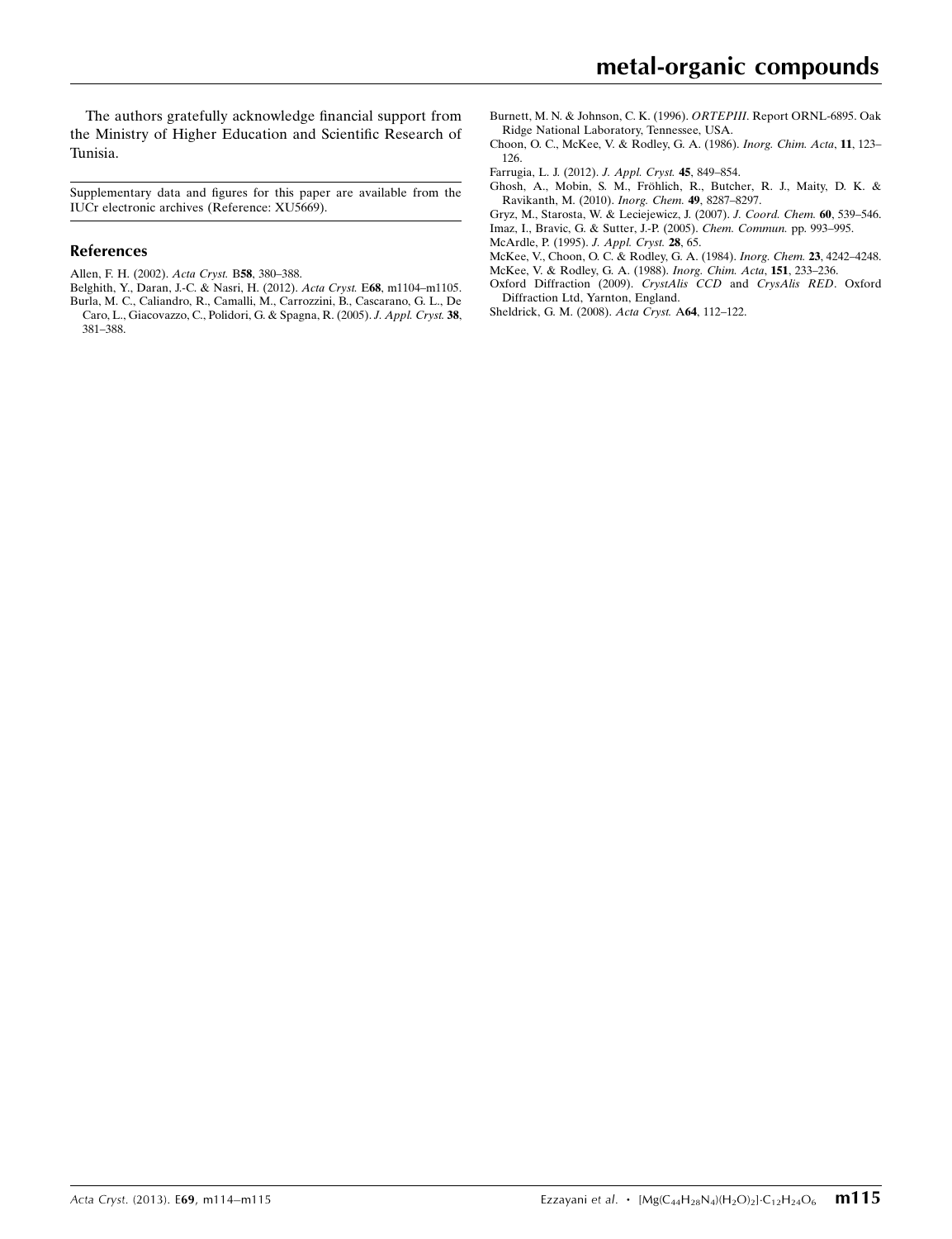# **supporting information**

*Acta Cryst.* (2013). E**69**, m114–m115 [doi:10.1107/S1600536813001219]

# **Diaqua(5,10,15,20-tetraphenylporphyrinato-***κ***<sup>4</sup>** *N***)magnesium–18-crown-6 (1/1)**

# **Khaireddine Ezzayani, Soumaya Nasri, Mohamed Salah Belkhiria, Jean-Claude Daran and Habib Nasri**

# **S1. Comment**

In continuation of our research on the crystal structures of porphyrin complexes (Belghith *et al.*, 2012) we herein report the synthesis and crystal structure of the bis-aqua-Mg tetraphenylporhyrin derivative  $[Mg(TPP)(H_2O)_2]$ .(18-C-6). In this complex, the coordination geometry of the  $Mg^{2+}$  ion is octahedral with four  $Mg$ —*N*(pyrrole) bonds in the equatorial porphyrin plane and two Mg—O bonds with the two symmetry related water axial ligands. The average equatorial distance (Mg–Np) equal to 2.071 (1) Å lies in the range  $[2.065 (4) - 2.092 (7)$  Å] of the related porphyrin species  $[Mg(TPP)(4-pic)_2]$  (4-pic = 4-picoline:  $C_6H_7N$ ) (McKee *et al.*, 1984) and  $[Mg(TPP)(H_2O)]$  (Choon *et al.*, 1986).

The axial Mg—O(H<sub>2</sub>O) bond length [2.213 (1) Å] is quite longer than in the related derivative [Mg(TPP)(H<sub>2</sub>O)]  $(2.053\text{ } (5)$  Å) (McKee & Rodley, 1988) but is within the range  $[2.063\text{ } (2)$  - 2.75 (2) Å] found for several magnesium-aqua non-porphyrin complexes (CSD refcodes DEZNIG; Gryz *et al.*, 2007 and FIVYEP; Imaz *et al.*, 2005) (CDS, version 5.32 Allen, 2002).

The crystal structure of our derivative resembles to one-dimensional coordination polymer where each one of two [Mg(TPP)] moieties is linked to an ether crown 18-C-6 molecule *via* H bonds between the oxygen atom O2A of this species and the O1 atom of the water axial ligand of the  $[Mg(TPP)(H_2O)_2]$  derivative (Fig. 2).

These linear chains are parallel to the *a* axis and are mainly sustained by weak  $C-H \cdots Cg$  interactions, where  $Cg$  is the centroid of the pyrrole or phenyl rings (Table 1).

## **S2. Experimental**

To a solution of [Mg(TPP)] (15 mg, 0.024 mmol) in chlorobenzene (15 ml) was added an excess of (18-crown-6) (100 mg, 0.378 mmol). The reaction mixture was stirred at room temperature and at the end of the reaction, the color of the solution gradually changes from purple to blue – purple. The resulting material was crystallized by diffusion of hexanes through the chlorobenzene solution which yielded  $[Mg(TPP)(H_2O)_2]$ . (18-C-6). The two water molecules coordinated to the magnesium come from the hygroscopic 18-crown-6 reagent used in excess.

## **S3. Refinement**

All H atoms were placed in geometrically idealized positions (C—H = 0.93–0.97 Å) and constrained to ride on their parent atoms, with  $U(H) = 1.2 \text{Ueq}(C)$ .

The 18-crown-6 is disordered in two conformations A and B (A is the major conformation) with occupancy coefficients fixed at 80% and 20% respectively.

For the atoms of conformation B, the *DFIX* and SIMU/ISOR restraints (McArdle, 1995) commands in the *SHELXL97* software were used. The *DFIX* constraint instruction was used for some distances in the conformation A: C25A—O2A, C25A—O26A and C23A—C24A while the DANG constraint instruction was also used for the distance C28A—O3A.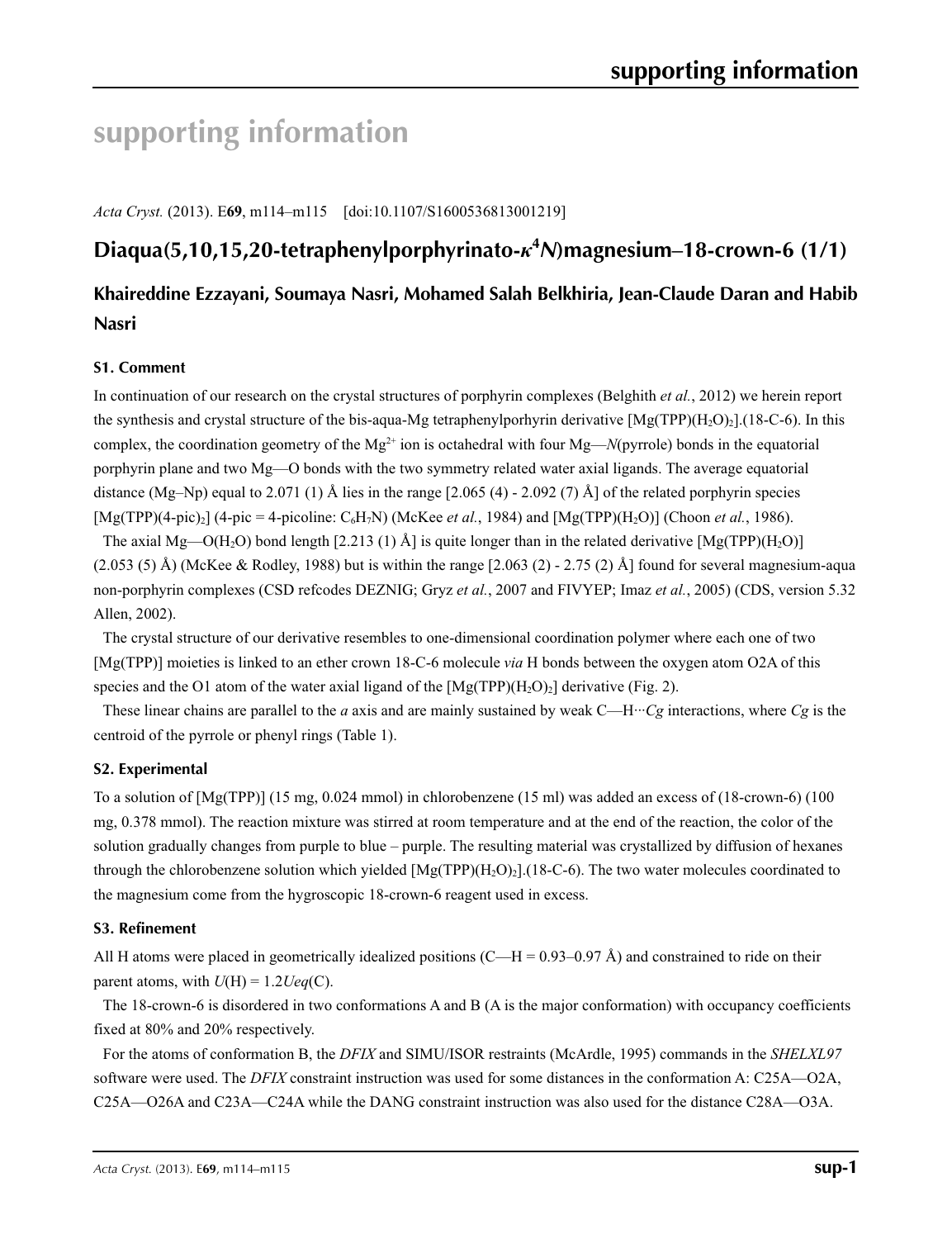

# **Figure 1**

An *ORTEP* diagram of the structure of  $[Mg(TPP)(H_2O)_2]$ .(18-C-6) showing the atom-numbering scheme. Displacement ellipsoids are drawn at 45%. [Symmtry code: (i) -*x*, -*y*, -*z* + 1].



# **Figure 2**

Drawing showing the packing in the lattice of [Mg(TPP)(H2O)2].(18-C-6) viewed down the *b* axis. H atoms have been omitted for clarity.

# **Diaqua(5,10,15,20-tetraphenylporphyrinato-***κ***<sup>4</sup>** *N***)magnesium– 1,4,7,10,13,16-hexaoxacyclooctadecane (1/1)**

| Crystal data                                          |                                        |
|-------------------------------------------------------|----------------------------------------|
| $[Mg(C_{44}H_{28}N_4)(H_2O)_2] \cdot C_{12}H_{24}O_6$ | $Z=1$                                  |
| $M_r = 937.36$                                        | $F(000) = 496$                         |
| Triclinic, P1                                         | $D_x = 1.316$ Mg m <sup>-3</sup>       |
| Hall symbol: -P 1                                     | Mo Ka radiation, $\lambda = 0.71073$ Å |
| $a = 8.1440(3)$ Å                                     | Cell parameters from 14229 reflections |
| $b = 12.3080$ (4) Å                                   | $\theta$ = 2.9–28.4°                   |
| $c = 12.4170(4)$ Å                                    | $\mu$ = 0.10 mm <sup>-1</sup>          |
| $\alpha$ = 86.894 (3) <sup>o</sup>                    | $T = 180 \text{ K}$                    |
| $\beta$ = 75.163 (3) <sup>o</sup>                     | Prism, purple                          |
| $\gamma$ = 79.529 (3) <sup>o</sup>                    | $0.56 \times 0.51 \times 0.19$ mm      |
| $V = 1183.06$ (7) Å <sup>3</sup>                      |                                        |
|                                                       |                                        |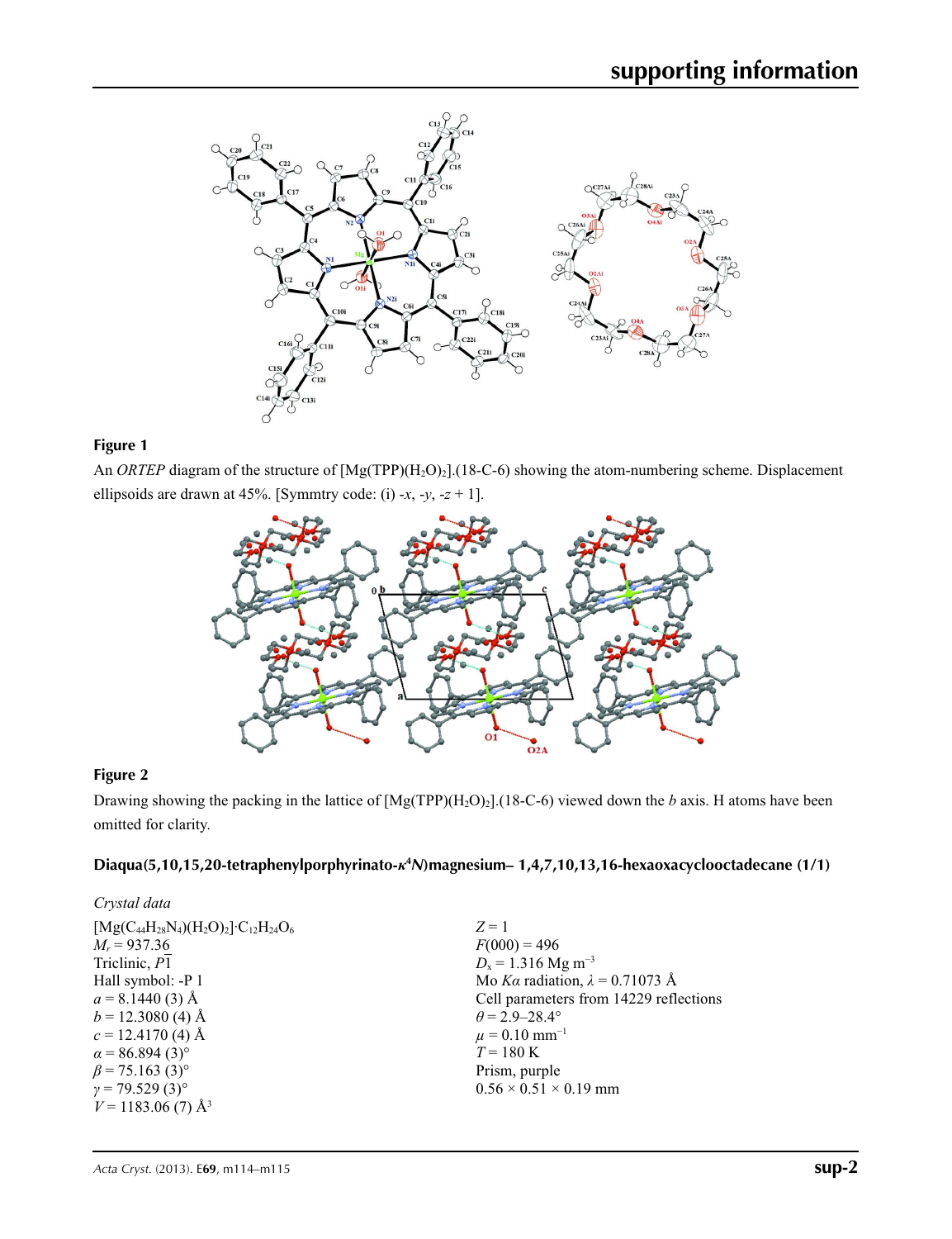*Data collection*

| Oxford Diffraction Xcalibur (Sapphire1)<br>diffractometer<br>Radiation source: fine-focus sealed tube<br>Graphite monochromator<br>Detector resolution: 8.2632 pixels mm <sup>-1</sup><br>$\omega$ scans<br>Absorption correction: multi-scan<br>(CrysAlis RED; Oxford Diffraction, 2009)<br>$T_{\min} = 0.946$ , $T_{\max} = 0.981$ | 23613 measured reflections<br>4650 independent reflections<br>4013 reflections with $I > 2\sigma(I)$<br>$R_{\text{int}} = 0.031$<br>$\theta_{\text{max}} = 26.0^{\circ}, \theta_{\text{min}} = 2.9^{\circ}$<br>$h = -10 \rightarrow 10$<br>$k = -15 \rightarrow 15$<br>$l = -15 \rightarrow 15$                                                                                                                                                |
|--------------------------------------------------------------------------------------------------------------------------------------------------------------------------------------------------------------------------------------------------------------------------------------------------------------------------------------|------------------------------------------------------------------------------------------------------------------------------------------------------------------------------------------------------------------------------------------------------------------------------------------------------------------------------------------------------------------------------------------------------------------------------------------------|
| Refinement                                                                                                                                                                                                                                                                                                                           |                                                                                                                                                                                                                                                                                                                                                                                                                                                |
| Refinement on $F^2$<br>Least-squares matrix: full<br>$R[F^2 > 2\sigma(F^2)] = 0.044$<br>$wR(F^2) = 0.118$<br>$S = 1.04$<br>4650 reflections<br>400 parameters<br>119 restraints<br>Primary atom site location: structure-invariant<br>direct methods                                                                                 | Secondary atom site location: difference Fourier<br>map<br>Hydrogen site location: inferred from<br>neighbouring sites<br>H atoms treated by a mixture of independent<br>and constrained refinement<br>$w = 1/[\sigma^2(F_0^2) + (0.0568P)^2 + 0.6503P]$<br>where $P = (F_o^2 + 2F_c^2)/3$<br>$(\Delta/\sigma)_{\text{max}}$ < 0.001<br>$\Delta\rho_{\text{max}}$ = 0.46 e Å <sup>-3</sup><br>$\Delta\rho_{\rm min} = -0.28$ e Å <sup>-3</sup> |

# *Special details*

**Geometry**. All s.u.'s (except the s.u. in the dihedral angle between two l.s. planes) are estimated using the full covariance matrix. The cell s.u.'s are taken into account individually in the estimation of s.u.'s in distances, angles and torsion angles; correlations between s.u.'s in cell parameters are only used when they are defined by crystal symmetry. An approximate (isotropic) treatment of cell s.u.'s is used for estimating s.u.'s involving l.s. planes.

**Refinement**. Refinement of  $F^2$  against ALL reflections. The weighted  $R$ -factor  $wR$  and goodness of fit  $S$  are based on  $F^2$ , conventional *R*-factors *R* are based on *F*, with *F* set to zero for negative  $F^2$ . The threshold expression of  $F^2 > \sigma(F^2)$  is used only for calculating *R*-factors(gt) *etc*. and is not relevant to the choice of reflections for refinement. *R*-factors based on *F*<sup>2</sup> are statistically about twice as large as those based on *F*, and *R*- factors based on ALL data will be even larger.

*Fractional atomic coordinates and isotropic or equivalent isotropic displacement parameters (Å2 )*

|                               | $\mathcal{X}$  | v              | z           | $U_{\rm iso}*/U_{\rm eq}$ | Occ. (2) |
|-------------------------------|----------------|----------------|-------------|---------------------------|----------|
| Mg1                           | 0.0000         | 0.0000         | 0.5000      | 0.01893(17)               |          |
| 01                            | 0.27384(14)    | $-0.00267(10)$ | 0.49625(10) | 0.0273(3)                 |          |
| H <sub>1</sub> O <sub>1</sub> | 0.323(3)       | $-0.0256(18)$  | 0.5592(13)  | $0.050*$                  |          |
| H2O1                          | 0.360(2)       | $-0.0260(18)$  | 0.4278(12)  | $0.050*$                  |          |
| N1                            | $-0.05837(16)$ | $-0.03608(10)$ | 0.66901(10) | 0.0189(3)                 |          |
| N <sub>2</sub>                | $-0.06769(16)$ | 0.16696(10)    | 0.53555(10) | 0.0185(3)                 |          |
| C <sub>1</sub>                | $-0.04664(19)$ | $-0.13929(12)$ | 0.71606(12) | 0.0197(3)                 |          |
| C <sub>2</sub>                | $-0.1086(2)$   | $-0.12941(13)$ | 0.83554(13) | 0.0253(3)                 |          |
| H2                            | $-0.1120$      | $-0.1871$      | 0.8872      | $0.030*$                  |          |
| C <sub>3</sub>                | $-0.1607(2)$   | $-0.02077(13)$ | 0.85834(13) | 0.0256(3)                 |          |
| H <sub>3</sub>                | $-0.2093$      | 0.0103         | 0.9284      | $0.031*$                  |          |
| C4                            | $-0.12687(19)$ | 0.03831(12)    | 0.75337(12) | 0.0203(3)                 |          |
| C <sub>5</sub>                | $-0.15851(19)$ | 0.15423(12)    | 0.74036(12) | 0.0202(3)                 |          |
| C <sub>6</sub>                | $-0.12549(19)$ | 0.21291(12)    | 0.63867(12) | 0.0198(3)                 |          |
| C7                            | $-0.1471(2)$   | 0.33201(13)    | 0.62737(13) | 0.0239(3)                 |          |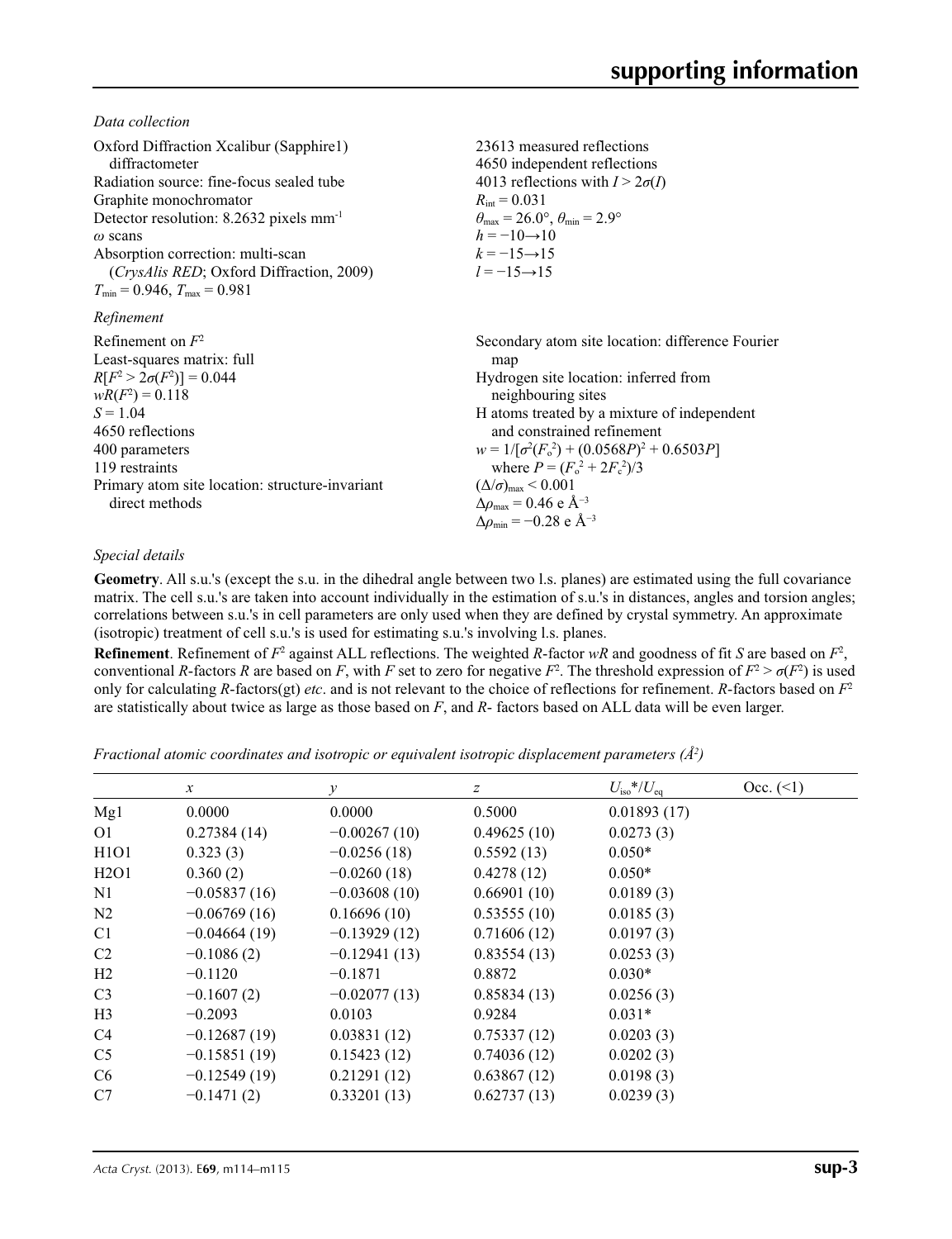| H7               | $-0.1822$      | 0.3827         | 0.6851      | $0.029*$   |          |
|------------------|----------------|----------------|-------------|------------|----------|
| $\rm{C}8$        | $-0.1069(2)$   | 0.35562(12)    | 0.51726(13) | 0.0234(3)  |          |
| H8               | $-0.1091$      | 0.4256         | 0.4848      | $0.028*$   |          |
| C9               | $-0.05984(19)$ | 0.25119(12)    | 0.45940(12) | 0.0193(3)  |          |
| C10              | 0.01238(19)    | $-0.23950(12)$ | 0.65711(12) | 0.0198(3)  |          |
| C11              | 0.0337(2)      | $-0.34328(12)$ | 0.72424(12) | 0.0215(3)  |          |
| C12              | 0.1988(2)      | $-0.40022(13)$ | 0.71999(14) | 0.0277(4)  |          |
| H12              | 0.2936         | $-0.3734$      | 0.6755      | $0.033*$   |          |
| C13              | 0.2240(3)      | $-0.49656(14)$ | 0.78129(15) | 0.0346(4)  |          |
| H13              | 0.3353         | $-0.5339$      | 0.7777      | $0.042*$   |          |
| C14              | 0.0846(3)      | $-0.53712(14)$ | 0.84755(15) | 0.0355(4)  |          |
| H14              | 0.1015         | $-0.6014$      | 0.8892      | $0.043*$   |          |
| C15              | $-0.0798(3)$   | $-0.48205(15)$ | 0.85186(15) | 0.0373(4)  |          |
| H15              | $-0.1743$      | $-0.5097$      | 0.8958      | $0.045*$   |          |
| C16              | $-0.1050(2)$   | $-0.38552(14)$ | 0.79099(14) | 0.0311(4)  |          |
| H16              | $-0.2166$      | $-0.3485$      | 0.7950      | $0.037*$   |          |
| C17              | $-0.2409(2)$   | 0.22080(12)    | 0.84322(12) | 0.0214(3)  |          |
| C18              | $-0.1582(2)$   | 0.22428(13)    | 0.92774(13) | 0.0262(3)  |          |
| H18              | $-0.0482$      | 0.1834         | 0.9210      | $0.031*$   |          |
| C19              | $-0.2371(2)$   | 0.28757(14)    | 1.02156(13) | 0.0295(4)  |          |
| H <sub>19</sub>  | $-0.1797$      | 0.2894         | 1.0771      | $0.035*$   |          |
| C20              | $-0.4005(2)$   | 0.34789(14)    | 1.03309(13) | 0.0296(4)  |          |
| H20              | $-0.4535$      | 0.3906         | 1.0961      | $0.036*$   |          |
|                  |                |                |             |            |          |
| C21              | $-0.4850(2)$   | 0.34448(14)    | 0.95063(14) | 0.0319(4)  |          |
| H21              | $-0.5958$      | 0.3844         | 0.9585      | $0.038*$   |          |
| C22              | $-0.4054(2)$   | 0.28192(14)    | 0.85624(14) | 0.0275(4)  |          |
| H22              | $-0.4631$      | 0.2808         | 0.8007      | $0.033*$   |          |
| C <sub>23A</sub> | 0.5253(4)      | $-0.1823(3)$   | 0.7059(2)   | 0.0620(12) | 0.80     |
| H23A             | 0.6378         | $-0.1605$      | 0.6826      | $0.074*$   | 0.80     |
| H23B             | 0.5341         | $-0.2468$      | 0.7539      | $0.074*$   | 0.80     |
| O <sub>4</sub> A | 0.4741(2)      | $-0.20837(18)$ | 0.61214(18) | 0.0495(5)  | 0.80     |
| C24A             | 0.3972(4)      | $-0.0906(3)$   | 0.7682(2)   | 0.0682(10) | 0.80     |
| H24A             | 0.2828         | $-0.1097$      | 0.7866      | $0.082*$   | 0.80     |
| H24B             | 0.4258         | $-0.0775$      | 0.8370      | $0.082*$   | 0.80     |
| O <sub>2</sub> A | 0.4010(3)      | 0.0049(2)      | 0.70026(15) | 0.0583(5)  | 0.80     |
| C <sub>25A</sub> | 0.3047(6)      | 0.1004(4)      | 0.7585(5)   | 0.0708(16) | 0.80     |
| H25A             | 0.3639         | 0.1206         | 0.8110      | $0.085*$   | 0.80     |
| H25B             | 0.1925         | 0.0859         | 0.8001      | $0.085*$   | 0.80     |
| C26A             | 0.2830(3)      | 0.1925(3)      | 0.6784(3)   | 0.0665(10) | 0.80     |
| H26A             | 0.2331         | 0.1705         | 0.6218      | $0.080*$   | 0.80     |
| H26B             | 0.2067         | 0.2563         | 0.7168      | $0.080*$   | 0.80     |
| C27A             | 0.4410(6)      | 0.3090(3)      | 0.5543(3)   | 0.0657(11) | 0.80     |
| H27A             | 0.5529         | 0.3318         | 0.5349      | $0.079*$   | 0.80     |
| H27B             | 0.3573         | 0.3703         | 0.5919      | $0.079*$   | 0.80     |
| C28A             | 0.3963(4)      | 0.2866(3)      | 0.4501(2)   | 0.0658(9)  | 0.80     |
| H28A             | 0.2878         | 0.2595         | 0.4680      | $0.079*$   | 0.80     |
| H28B             | 0.3831         | 0.3543         | 0.4071      | $0.079*$   | 0.80     |
| O3A              | 0.4463(2)      | 0.2189(2)      | 0.62918(17) | 0.0605(6)  | $0.80\,$ |
|                  |                |                |             |            |          |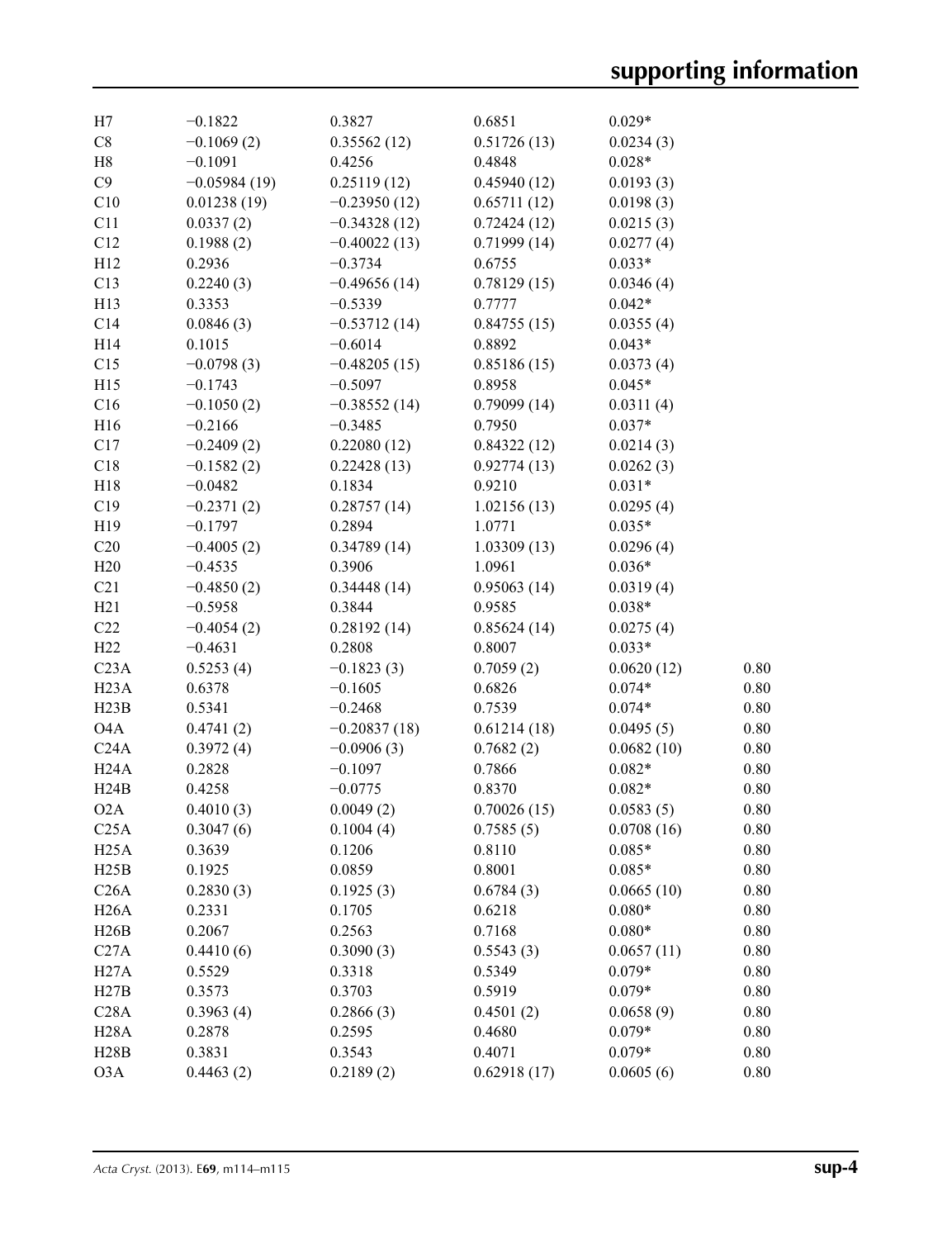| C23B             | 0.485(2)   | $-0.1672(8)$  | 0.7359(12) | 0.0502(12) | 0.20 |
|------------------|------------|---------------|------------|------------|------|
| H23C             | 0.3729     | $-0.1875$     | 0.7676     | $0.060*$   | 0.20 |
| H23D             | 0.5497     | $-0.1783$     | 0.7925     | $0.060*$   | 0.20 |
| C24B             | 0.3936(16) | 0.0228(9)     | 0.7901(8)  | 0.0497(11) | 0.20 |
| H24C             | 0.4858     | 0.0447        | 0.8157     | $0.060*$   | 0.20 |
| H24D             | 0.3206     | $-0.0108$     | 0.8523     | $0.060*$   | 0.20 |
| C25B             | 0.290(2)   | 0.1223(19)    | 0.750(2)   | 0.0485(11) | 0.20 |
| H25C             | 0.2036     | 0.1007        | 0.7179     | $0.058*$   | 0.20 |
| H25D             | 0.2324     | 0.1728        | 0.8103     | $0.058*$   | 0.20 |
| C26B             | 0.3267(13) | 0.2581(8)     | 0.6048(9)  | 0.0466(11) | 0.20 |
| H26C             | 0.2533     | 0.3143        | 0.6558     | $0.056*$   | 0.20 |
| H26D             | 0.2538     | 0.2265        | 0.5689     | $0.056*$   | 0.20 |
| C27B             | 0.453(2)   | 0.3115(11)    | 0.5178(11) | 0.0464(12) | 0.20 |
| H27C             | 0.3923     | 0.3764        | 0.4874     | $0.056*$   | 0.20 |
| H27D             | 0.5364     | 0.3346        | 0.5508     | $0.056*$   | 0.20 |
| C28B             | 0.5792(17) | $-0.2380(10)$ | 0.6372(11) | 0.0500(13) | 0.20 |
| H28C             | 0.6817     | $-0.2096$     | 0.5971     | $0.060*$   | 0.20 |
| H28D             | 0.6139     | $-0.3131$     | 0.6611     | $0.060*$   | 0.20 |
| O2B              | 0.4649(11) | $-0.0550(7)$  | 0.7021(7)  | 0.0507(11) | 0.20 |
| O3B              | 0.4086(12) | 0.1731(7)     | 0.6670(7)  | 0.0473(10) | 0.20 |
| O <sub>4</sub> B | 0.5366(12) | 0.2356(7)     | 0.4328(7)  | 0.0463(12) | 0.20 |
|                  |            |               |            |            |      |

*Atomic displacement parameters (Å2 )*

|                | $U^{11}$   | $U^{22}$  | $U^{33}$   | $U^{12}$     | $U^{13}$     | $U^{23}$     |
|----------------|------------|-----------|------------|--------------|--------------|--------------|
| Mg1            | 0.0259(4)  | 0.0142(3) | 0.0152(3)  | $-0.0009(3)$ | $-0.0041(3)$ | $-0.0010(3)$ |
| O <sub>1</sub> | 0.0240(6)  | 0.0324(6) | 0.0247(6)  | $-0.0030(5)$ | $-0.0060(5)$ | $-0.0011(5)$ |
| N1             | 0.0217(6)  | 0.0157(6) | 0.0181(6)  | 0.0000(5)    | $-0.0050(5)$ | $-0.0011(5)$ |
| N2             | 0.0218(6)  | 0.0166(6) | 0.0162(6)  | $-0.0011(5)$ | $-0.0047(5)$ | $-0.0009(5)$ |
| C <sub>1</sub> | 0.0203(7)  | 0.0195(7) | 0.0189(7)  | $-0.0011(6)$ | $-0.0060(6)$ | 0.0010(6)    |
| C <sub>2</sub> | 0.0327(9)  | 0.0228(8) | 0.0183(8)  | $-0.0021(6)$ | $-0.0050(6)$ | 0.0026(6)    |
| C <sub>3</sub> | 0.0340(9)  | 0.0235(8) | 0.0163(7)  | $-0.0016(7)$ | $-0.0030(6)$ | $-0.0012(6)$ |
| C4             | 0.0222(7)  | 0.0205(7) | 0.0171(7)  | $-0.0005(6)$ | $-0.0045(6)$ | $-0.0022(6)$ |
| C <sub>5</sub> | 0.0221(7)  | 0.0193(7) | 0.0185(7)  | $-0.0002(6)$ | $-0.0057(6)$ | $-0.0034(6)$ |
| C6             | 0.0212(7)  | 0.0184(7) | 0.0195(7)  | $-0.0007(6)$ | $-0.0061(6)$ | $-0.0030(6)$ |
| C7             | 0.0309(8)  | 0.0180(7) | 0.0224(8)  | $-0.0007(6)$ | $-0.0075(6)$ | $-0.0043(6)$ |
| C8             | 0.0315(8)  | 0.0154(7) | 0.0237(8)  | $-0.0029(6)$ | $-0.0084(6)$ | $-0.0010(6)$ |
| C9             | 0.0202(7)  | 0.0169(7) | 0.0206(7)  | $-0.0015(5)$ | $-0.0061(6)$ | $-0.0003(6)$ |
| C10            | 0.0201(7)  | 0.0182(7) | 0.0208(7)  | $-0.0020(6)$ | $-0.0058(6)$ | 0.0015(6)    |
| C11            | 0.0315(8)  | 0.0163(7) | 0.0170(7)  | $-0.0025(6)$ | $-0.0074(6)$ | $-0.0017(6)$ |
| C12            | 0.0316(9)  | 0.0249(8) | 0.0265(8)  | $-0.0020(7)$ | $-0.0092(7)$ | 0.0017(7)    |
| C13            | 0.0434(10) | 0.0252(9) | 0.0355(10) | 0.0053(7)    | $-0.0183(8)$ | 0.0001(7)    |
| C14            | 0.0617(12) | 0.0185(8) | 0.0255(9)  | $-0.0017(8)$ | $-0.0139(8)$ | 0.0036(7)    |
| C15            | 0.0500(11) | 0.0271(9) | 0.0297(9)  | $-0.0097(8)$ | $-0.0001(8)$ | 0.0056(7)    |
| C16            | 0.0330(9)  | 0.0263(8) | 0.0300(9)  | $-0.0026(7)$ | $-0.0030(7)$ | 0.0038(7)    |
| C17            | 0.0282(8)  | 0.0164(7) | 0.0178(7)  | $-0.0024(6)$ | $-0.0034(6)$ | $-0.0006(6)$ |
| C18            | 0.0286(8)  | 0.0265(8) | 0.0220(8)  | 0.0001(6)    | $-0.0067(6)$ | $-0.0022(6)$ |
| C19            | 0.0400(10) | 0.0301(9) | 0.0192(8)  | $-0.0059(7)$ | $-0.0085(7)$ | $-0.0024(6)$ |
|                |            |           |            |              |              |              |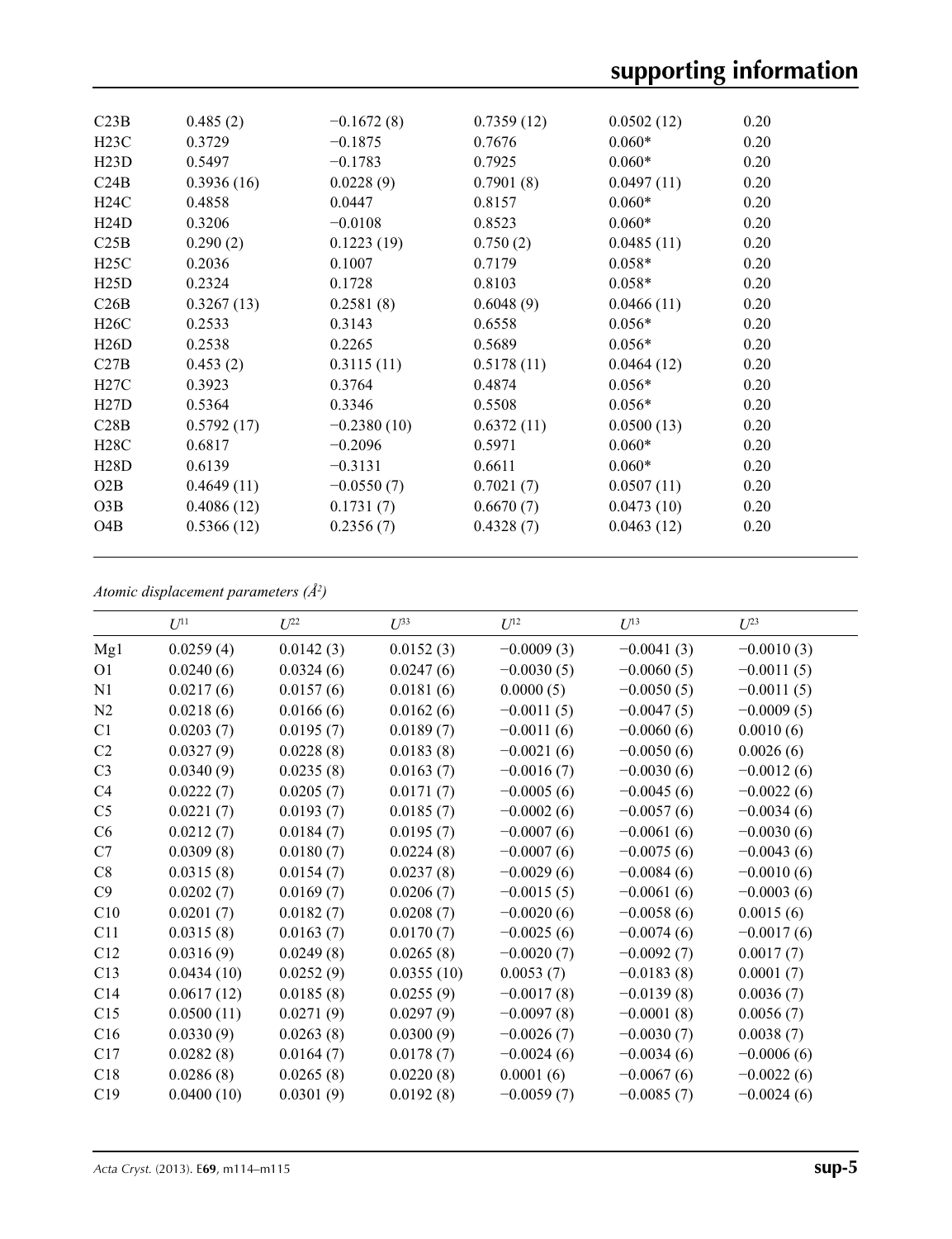| C <sub>20</sub>  | 0.0414(10) | 0.0233(8)  | 0.0187(8)  | $-0.0019(7)$  | 0.0007(7)     | $-0.0047(6)$  |
|------------------|------------|------------|------------|---------------|---------------|---------------|
| C <sub>21</sub>  | 0.0314(9)  | 0.0286(9)  | 0.0290(9)  | 0.0063(7)     | $-0.0027(7)$  | $-0.0054(7)$  |
| C <sub>22</sub>  | 0.0308(9)  | 0.0269(8)  | 0.0235(8)  | 0.0010(7)     | $-0.0083(7)$  | $-0.0039(6)$  |
| C <sub>23A</sub> | 0.042(2)   | 0.091(3)   | 0.054(3)   | $-0.0160(18)$ | $-0.0204(18)$ | 0.040(2)      |
| O <sub>4</sub> A | 0.0354(10) | 0.0570(13) | 0.0543(13) | $-0.0082(9)$  | $-0.0101(9)$  | 0.0096(10)    |
| C <sub>24A</sub> | 0.060(2)   | 0.115(3)   | 0.0319(14) | $-0.032(2)$   | $-0.0086(13)$ | 0.0206(17)    |
| O <sub>2</sub> A | 0.0538(13) | 0.0805(16) | 0.0346(10) | $-0.0104(11)$ | $-0.0002(9)$  | $-0.0045(10)$ |
| C <sub>25A</sub> | 0.047(2)   | 0.106(5)   | 0.053(3)   | $-0.029(3)$   | 0.0190(19)    | $-0.045(3)$   |
| C26A             | 0.0301(15) | 0.077(2)   | 0.089(3)   | $-0.0051(14)$ | $-0.0012(15)$ | $-0.050(2)$   |
| C <sub>27A</sub> | 0.056(2)   | 0.068(2)   | 0.078(3)   | $-0.0151(16)$ | $-0.020(2)$   | $-0.008(2)$   |
| C28A             | 0.0435(17) | 0.076(2)   | 0.076(2)   | $-0.0041(15)$ | $-0.0145(16)$ | $-0.0034(18)$ |
| O3A              | 0.0388(11) | 0.0919(18) | 0.0554(13) | $-0.0145(11)$ | $-0.0143(10)$ | $-0.0184(13)$ |
| C23B             | 0.0502(13) | 0.0501(13) | 0.0497(13) | $-0.0081(7)$  | $-0.0120(7)$  | 0.0002(7)     |
| C24B             | 0.0495(12) | 0.0499(12) | 0.0491(12) | $-0.0080(7)$  | $-0.0117(7)$  | 0.0003(7)     |
|                  |            |            |            |               |               |               |
| C25B             | 0.0482(12) | 0.0488(12) | 0.0483(12) | $-0.0084(7)$  | $-0.0120(7)$  | $-0.0004(7)$  |
| C26B             | 0.0461(12) | 0.0469(12) | 0.0472(12) | $-0.0086(7)$  | $-0.0120(7)$  | $-0.0007(7)$  |
| C27B             | 0.0459(13) | 0.0468(13) | 0.0471(13) | $-0.0086(7)$  | $-0.0125(7)$  | 0.0001(7)     |
| C28B             | 0.0501(14) | 0.0499(14) | 0.0498(14) | $-0.0082(8)$  | $-0.0125(8)$  | $-0.0002(8)$  |
| O2B              | 0.0504(12) | 0.0504(12) | 0.0499(12) | $-0.0074(7)$  | $-0.0112(7)$  | 0.0010(7)     |
| O3B              | 0.0470(12) | 0.0478(12) | 0.0474(12) | $-0.0088(7)$  | $-0.0117(7)$  | $-0.0008(7)$  |
| O <sub>4</sub> B | 0.0457(14) | 0.0465(14) | 0.0471(14) | $-0.0084(8)$  | $-0.0127(8)$  | 0.0009(8)     |
|                  |            |            |            |               |               |               |

# *Geometric parameters (Å, º)*

| $Mgl-M2$                  | 2.0697(12) | $C21 - C22$                | 1.383(2) |
|---------------------------|------------|----------------------------|----------|
| $Mg1 - N2$ <sup>i</sup>   | 2.0697(12) | $C21 - H21$                | 0.9300   |
| $Mgl-M1$                  | 2.0717(12) | $C22-H22$                  | 0.9300   |
| $Mgl-M1$ <sup>i</sup>     | 2.0717(12) | $C23A - O4A$               | 1.404(3) |
| $Mgl$ – $O1$              | 2.2130(11) | $C23A - C24A$              | 1.488(4) |
| $Mgl$ – $O1$ <sup>i</sup> | 2.2130(11) | $C23A - H23A$              | 0.9700   |
| $O1 - H1O1$               | 0.972(10)  | $C23A - H23B$              | 0.9700   |
| $O1 - H2O1$               | 0.972(10)  | O4A-C28Aii                 | 1.389(4) |
| $N1 - C4$                 | 1.3659(19) | $C24A - 02A$               | 1.410(3) |
| $N1 - C1$                 | 1.3669(18) | $C24A - H24A$              | 0.9700   |
| $N2-C6$                   | 1.3615(19) | $C24A - H24B$              | 0.9700   |
| $N2-C9$                   | 1.3638(19) | $O2A - C25A$               | 1.410(5) |
| $C1 - C10$                | 1.411(2)   | $C25A - C26A$              | 1.484(3) |
| $C1 - C2$                 | 1.444(2)   | $C25A - H25A$              | 0.9700   |
| $C2-C3$                   | 1.350(2)   | $C25A - H25B$              | 0.9700   |
| $C2-H2$                   | 0.9300     | $C26A - O3A$               | 1.402(3) |
| $C3-C4$                   | 1.446(2)   | $C26A - H26A$              | 0.9700   |
| $C3-H3$                   | 0.9300     | $C26A - H26B$              | 0.9700   |
| $C4 - C5$                 | 1.411(2)   | $C27A - 03A$               | 1.409(3) |
| $C5-C6$                   | 1.409(2)   | $C27A - C28A$              | 1.483(3) |
| $C5 - C17$                | 1.493(2)   | $C27A - H27A$              | 0.9700   |
| $C6 - C7$                 | 1.448(2)   | $C27A - H27B$              | 0.9700   |
| $C7-C8$                   | 1.350(2)   | $C28A - O4A$ <sup>ii</sup> | 1.389(4) |
| $C7 - H7$                 | 0.9300     | $C28A - H28A$              | 0.9700   |
|                           |            |                            |          |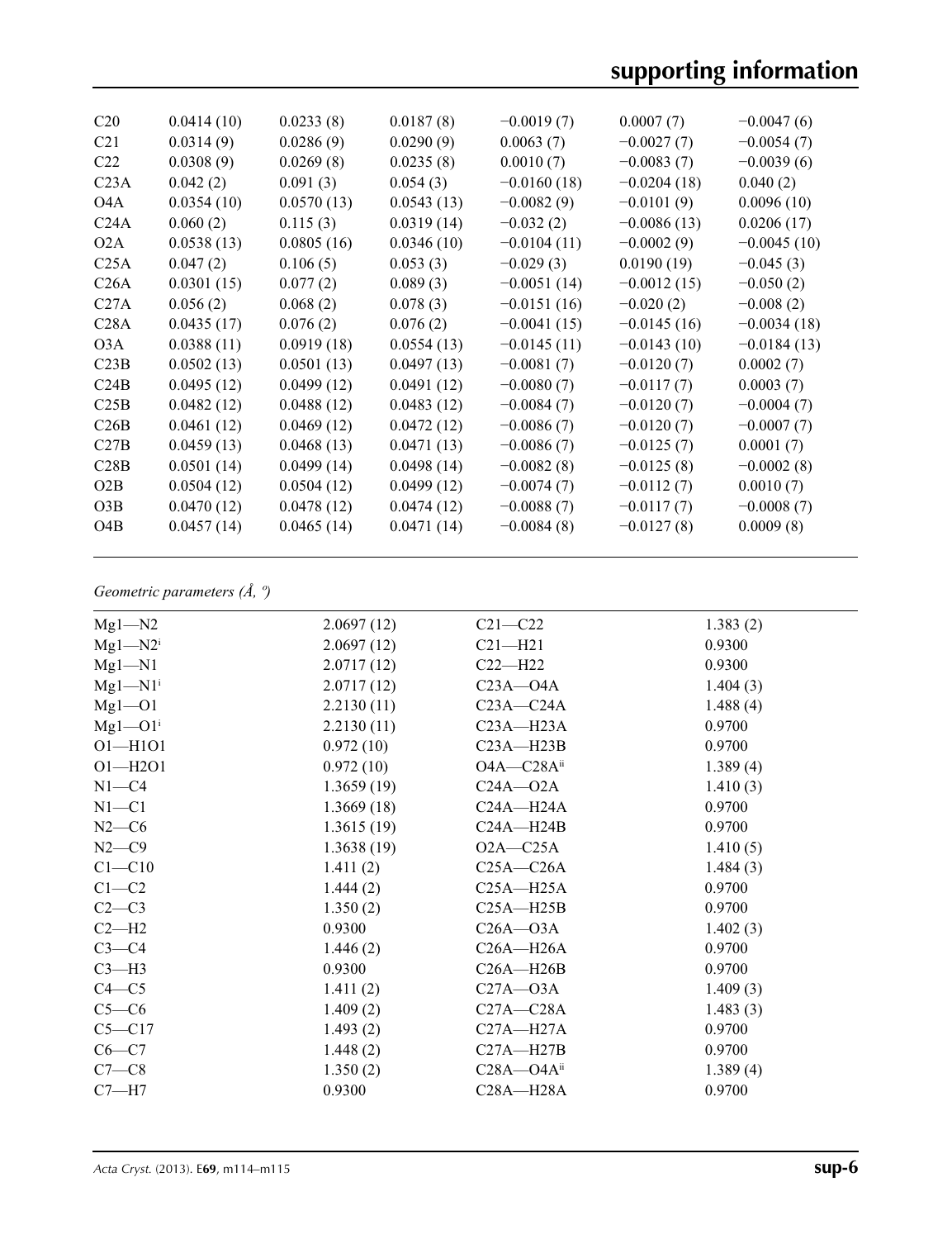| $C8-C9$                          | 1.447(2)   | $C28A - H28B$              | 0.9700     |
|----------------------------------|------------|----------------------------|------------|
| $C8 - H8$                        | 0.9300     | $C23B - O2B$               | 1.413(6)   |
| $C9 - C10$ i                     | 1.407(2)   | $C23B - C28B$              | 1.497(6)   |
| $C10-C9i$                        | 1.407(2)   | $C23B - H23C$              | 0.9700     |
| $C10 - C11$                      | 1.495(2)   | $C23B - H23D$              | 0.9700     |
| $C11-C16$                        | 1.386(2)   | $C24B - O2B$               | 1.427(6)   |
| $C11 - C12$                      | 1.388(2)   | $C24B - C25B$              | 1.497(6)   |
| $C12 - C13$                      | 1.386(2)   | $C24B - H24C$              | 0.9700     |
| $C12 - H12$                      | 0.9300     | $C24B - H24D$              | 0.9700     |
| $C13 - C14$                      | 1.378(3)   | $C25B - O3B$               | 1.420(6)   |
| $C13 - H13$                      | 0.9300     | $C25B - H25C$              | 0.9700     |
| $C14 - C15$                      | 1.375(3)   | $C25B - H25D$              | 0.9700     |
| $C14 - H14$                      | 0.9300     | $C26B - O3B$               | 1.435(6)   |
| $C15 - C16$                      | 1.385(2)   | $C26B - C27B$              | 1.500(6)   |
| $C15 - H15$                      |            |                            |            |
|                                  | 0.9300     | $C26B - H26C$              | 0.9700     |
| $C16 - H16$                      | 0.9300     | $C26B - H26D$              | 0.9700     |
| $C17-C22$                        | 1.387(2)   | $C27B - O4B$               | 1.400(6)   |
| $C17 - C18$                      | 1.391(2)   | C27B-H27C                  | 0.9700     |
| $C18 - C19$                      | 1.382(2)   | $C27B - H27D$              | 0.9700     |
| $C18 - H18$                      | 0.9300     | $C28B - O4B$ <sup>ii</sup> | 1.433(15)  |
| $C19 - C20$                      | 1.377(2)   | $C28B - H28C$              | 0.9700     |
| $C19 - H19$                      | 0.9300     | $C28B - H28D$              | 0.9700     |
| $C20 - C21$                      | 1.378(3)   | O4B-C28Bii                 | 1.433(15)  |
| $C20 - H20$                      | 0.9300     |                            |            |
|                                  |            |                            |            |
| $N2$ — $Mg1$ — $N2$ <sup>i</sup> | 180.0      | $C20-C21-C22$              | 120.24(16) |
| $N2$ — $Mgl$ — $N1$              | 89.79(5)   | $C20-C21-H21$              | 119.9      |
| $N2^i$ - $Mg1$ - $N1$            | 90.21(5)   | $C22-C21-H21$              | 119.9      |
| $N2 - Mg1 - N1$ <sup>i</sup>     | 90.21(5)   | $C21 - C22 - C17$          | 120.94(15) |
| $N2^i$ — $Mgl$ — $N1^i$          | 89.79(5)   | $C21 - C22 - H22$          | 119.5      |
| $N1$ — $Mg1$ — $N1$ <sup>i</sup> | 180.0      | $C17 - C22 - H22$          | 119.5      |
| $N2 - Mg1 - O1$                  | 92.86(5)   | $O4A - C23A - C24A$        | 109.8(3)   |
| $N2^i$ - $Mg1$ - $O1$            | 87.14(5)   | O4A-C23A-H23A              | 109.7      |
| $N1 - Mg1 - O1$                  | 91.48(4)   | C24A-C23A-H23A             | 109.7      |
| $N1^i$ —Mg1—O1                   | 88.52 (4)  | O4A-C23A-H23B              | 109.7      |
| $N2 - Mg1 - O1$ <sup>i</sup>     | 87.14(5)   | C24A-C23A-H23B             | 109.7      |
| $N2^i$ —Mg1—O1 <sup>i</sup>      | 92.86(5)   | H23A-C23A-H23B             | 108.2      |
| $N1$ — $Mgl$ — $O1$ <sup>i</sup> | 88.52 (4)  | $C28A^{ii}$ $ O4A$ $ C23A$ | 108.6(2)   |
| $N1^i$ — $Mg1$ — $O1^i$          | 91.48(4)   | $O2A - C24A - C23A$        | 108.2(2)   |
| $O1 - Mg1 - O1$ <sup>i</sup>     | 180.0      | O2A-C24A-H24A              | 110.1      |
| Mg1-01-H101                      |            |                            |            |
|                                  | 123.5(14)  | $C23A - C24A - H24A$       | 110.1      |
| $Mgl$ -01-H2O1                   | 117.8(14)  | $O2A - C24A - H24B$        | 110.1      |
| $H1O1 - O1 - H2O1$               | 108.9(19)  | $C23A - C24A - H24B$       | 110.1      |
| $C4-M1-C1$                       | 107.47(12) | H24A-C24A-H24B             | 108.4      |
| $C4 - N1 - Mg1$                  | 126.28(10) | $C24A - 02A - C25A$        | 112.3(3)   |
| $Cl-M1-Mgl$                      | 126.10(10) | $O2A - C25A - C26A$        | 109.6(4)   |
| $C6 - N2 - C9$                   | 107.51(12) | $O2A - C25A - H25A$        | 109.8      |
| $C6 - N2 - Mg1$                  | 126.51(10) | C26A-C25A-H25A             | 109.8      |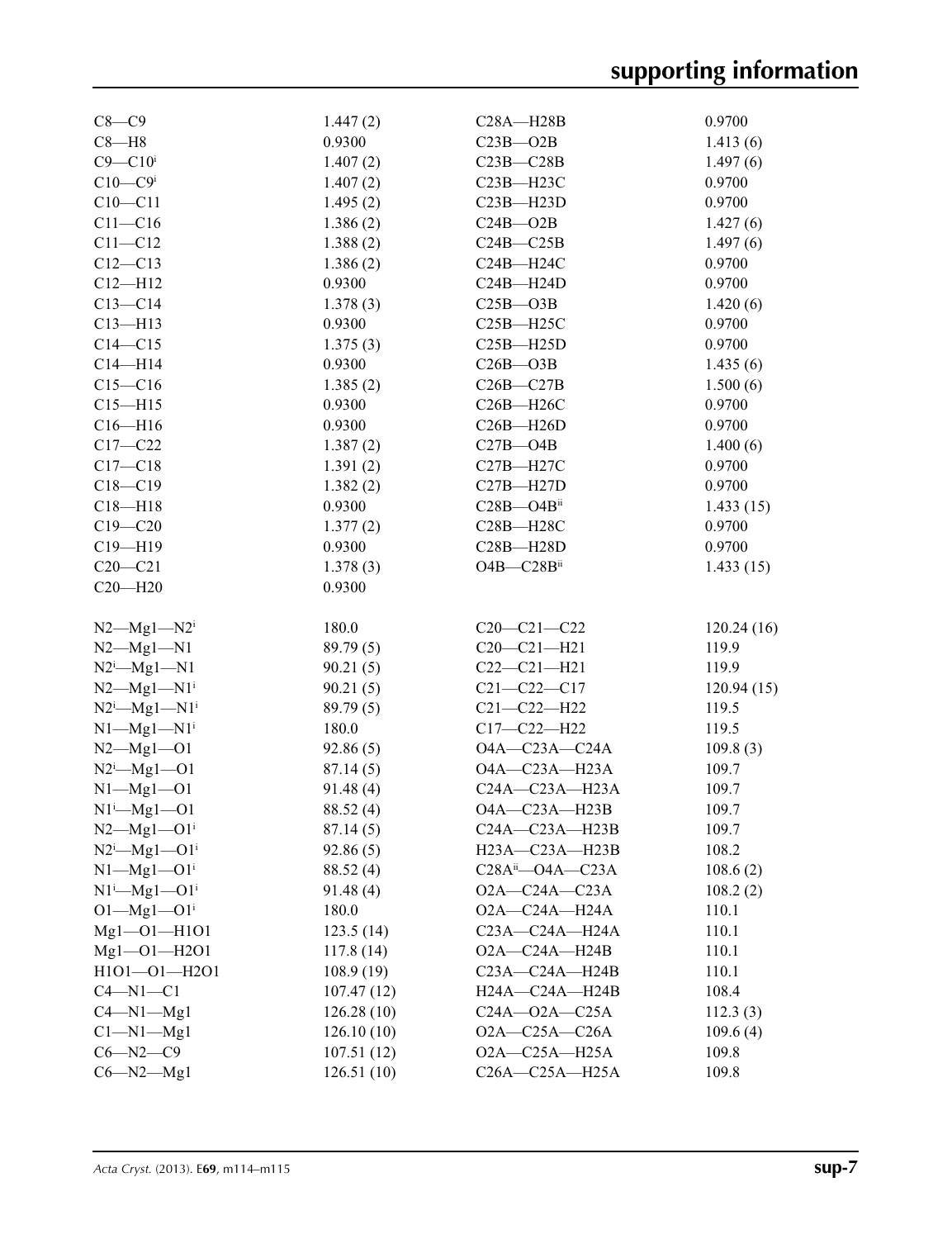| $C9 - N2 - Mg1$                   | 125.97(10) | $O2A - C25A - H25B$          | 109.8     |
|-----------------------------------|------------|------------------------------|-----------|
| $N1 - C1 - C10$                   | 125.43(13) | $C26A - C25A - H25B$         | 109.8     |
| $N1-C1-C2$                        | 109.09(13) | $H25A - C25A - H25B$         | 108.2     |
| $C10-C1-C2$                       | 125.46(14) | $O3A - C26A - C25A$          | 107.9(3)  |
| $C3-C2-C1$                        | 107.21(13) | $O3A - C26A - H26A$          | 110.1     |
| $C3-C2-H2$                        | 126.4      | $C25A - C26A - H26A$         | 110.1     |
| $C1-C2-H2$                        | 126.4      | $O3A-C26A-H26B$              | 110.1     |
| $C2 - C3 - C4$                    | 107.15(14) | $C25A - C26A - H26B$         | 110.1     |
| $C2-C3-H3$                        | 126.4      | H26A-C26A-H26B               | 108.4     |
| $C4-C3-H3$                        | 126.4      | $O3A-C27A-C28A$              | 114.9(3)  |
| $N1-C4-C5$                        | 125.54(13) | $O3A - C27A - H27A$          | 108.5     |
| $N1-C4-C3$                        | 109.05(13) | $C28A - C27A - H27A$         | 108.5     |
| $C5-C4-C3$                        | 125.41(14) | $O3A - C27A - H27B$          | 108.5     |
| $C6-C5-C4$                        | 126.02(14) | $C28A - C27A - H27B$         | 108.5     |
| $C6-C5-C17$                       | 116.87(13) | H27A—C27A—H27B               | 107.5     |
| $C4-C5-C17$                       | 117.07(13) | $O4A^{ii}$ - $C28A$ - $C27A$ | 109.7(3)  |
| $N2-C6-C5$                        | 125.61(13) | $O4A^{ii}$ - $C28A$ - $H28A$ | 109.7     |
| $N2-C6-C7$                        | 109.11(13) | $C27A - C28A - H28A$         | 109.7     |
| $C5 - C6 - C7$                    | 125.28(14) | $O4A^{ii}$ - $C28A$ - $H28B$ | 109.7     |
| $C8 - C7 - C6$                    | 107.17(14) | C27A-C28A-H28B               | 109.7     |
| $C8 - C7 - H7$                    | 126.4      | H28A-C28A-H28B               | 108.2     |
| $C6 - C7 - H7$                    | 126.4      | $C26A - O3A - C27A$          | 113.0(3)  |
| $C7 - C8 - C9$                    | 106.88(13) | $O2B-C23B-C28B$              | 109.3(10) |
| $C7-C8-H8$                        | 126.6      | O2B-C23B-H23C                | 109.8     |
| $C9 - C8 - H8$                    | 126.6      | C28B-C23B-H23C               | 109.8     |
| $N2$ — $C9$ — $C10i$              | 125.84(13) | $O2B - C23B - H23D$          | 109.8     |
| $N2 - C9 - C8$                    | 109.24(13) | $C28B - C23B - H23D$         | 109.8     |
| $C10^{i} - C9 - C8$               | 124.92(14) | H23C-C23B-H23D               | 108.3     |
| $C9^i$ - $C10$ - $C1$             | 126.30(14) | $O2B-C24B-C25B$              | 109.7(16) |
| $C9$ <sup>i</sup> - $C10$ - $C11$ | 116.47(13) | O2B-C24B-H24C                | 109.7     |
| $C1 - C10 - C11$                  | 117.18(13) | $C25B-C24B-H24C$             | 109.7     |
| $C16 - C11 - C12$                 | 118.25(14) | $O2B-C24B-H24D$              | 109.7     |
| $C16 - C11 - C10$                 | 122.71(14) | $C25B - C24B - H24D$         | 109.7     |
| $C12 - C11 - C10$                 | 119.04(14) | H24C-C24B-H24D               | 108.2     |
| $C13 - C12 - C11$                 | 120.79(16) | $O3B-C25B-C24B$              | 106.3(10) |
| $C13 - C12 - H12$                 | 119.6      | O3B-C25B-H25C                | 110.5     |
| $C11 - C12 - H12$                 | 119.6      | C24B-C25B-H25C               | 110.5     |
| $C14 - C13 - C12$                 | 120.16(17) | O3B-C25B-H25D                | 110.5     |
| $C14 - C13 - H13$                 | 119.9      | $C24B - C25B - H25D$         | 110.5     |
| $C12-C13-H13$                     | 119.9      | H25C-C25B-H25D               | 108.7     |
| $C15-C14-C13$                     | 119.68(16) | O3B-C26B-C27B                | 113.2(12) |
| $C15-C14-H14$                     | 120.2      | O3B-C26B-H26C                | 108.9     |
| $C13-C14-H14$                     | 120.2      | C27B-C26B-H26C               | 108.9     |
| $C14-C15-C16$                     | 120.15(17) | O3B-C26B-H26D                | 108.9     |
| $C14-C15-H15$                     | 119.9      | C27B-C26B-H26D               | 108.9     |
| $C16-C15-H15$                     | 119.9      | H26C-C26B-H26D               | 107.8     |
| $C15-C16-C11$                     | 120.96(17) | $O4B$ —C27B—C26B             | 109.0(10) |
| $C15-C16-H16$                     | 119.5      | O4B-C27B-H27C                | 109.9     |
|                                   |            |                              |           |